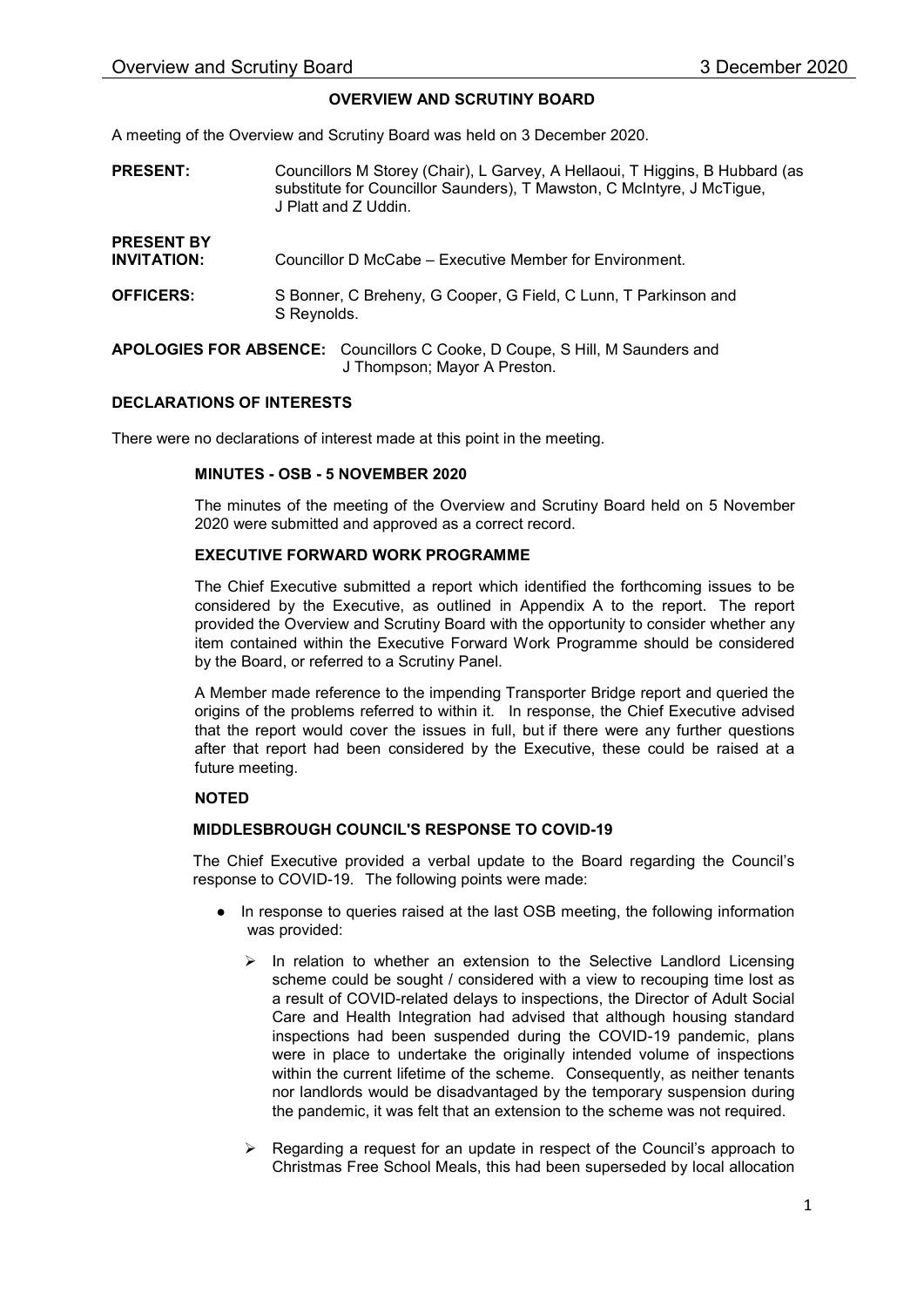of a national Winter Grants scheme which the Government had announced (further details would be provided during the meeting); and

- $\triangleright$  With regards to the impact of COVID-19 on staff absences / sickness / isolation relating to COVID-19 since 23/03/2020, and the further associated impact on Council finances, etc., further details would be provided during the meeting.
- In terms of the latest COVID-19 position, Middlesbrough's numbers had drastically reduced over the last 10-15 days; around 170 per 100,000 of the population, having been over 500 circa. 15 days previously. Across all of the indicators that the Government was suggesting would be used to determine which tiers Councils were placed in, a similar drop had been seen within those. Rates across population had reduced significantly in the over 60s and in the number of people in hospital, which mirrored the current trend across the whole Tees Valley. It was hoped that this trend would continue, and although 25-30 cases were still occurring daily, this was a significant reduction from the 100-plus cases seen previously.
- When looking at the statistics in relation to indices of multiple deprivation, there was a higher prevalence of COVID-19 in deprived wards, although some of the work undertaken had shown that in some areas, for example Central Ward, this was lower than would perhaps have been anticipated. It was felt clear that this was due to testing activity, and therefore the testing strategy would focus on targeting poorer communities where take-up was known to be low.
- Regarding the COVID-19 winter grant approach, it was explained that a circa. £700,000 allocation had been received from the Government to cover the period of the school holidays from January-March. This had superseded local plans that were being developed around a free school meals approach over Christmas and school holidays. Reference was made to an individual Executive Member decision being taken on 2 December 2020 in respect of this matter. It was explained that there was discretion for local Councils as to how the grant could be utilised - the only rule being that 80% of it should go towards families with children. Grants would be allocated to families with dependent children who were in receipt of Council Tax reduction, or that had children in need or most at risk, or were residents with children who were not in receipt of the Council Tax reduction scheme and fell outside of crisis support criteria. Payments had been extended purely beyond the free school meals cohort because there was an awareness that large numbers of residents had encountered financial difficulties, residents that did not fall into the free school meals category or were not in receipt of Universal Credit, for example. It was indicated that there were approximately 2200 households in the town that had never been in arrears previously with their Council Tax, but now were due to income reduction (e.g. through self-employment and / or furlough). Attempts were being made to target this as successfully as possible. Awarded monies would be utilised to meet the costs of food and winter fuel bills. Some of the allocation would be retained and work undertaken in partnership with Middlesbrough Environment City to create sustainability by avoiding a cycle of providing additional support every school holiday, but instead work with families to support them in cooking healthy, inexpensive meals at home, to become more ingredient aware, etc. An update in respect of this work would be provided at a future meeting.
- Regarding the impact of COVID-19 on staff absence / sickness, it was indicated that circa. 160 staff were currently absent due to sickness, which represented about 5% of the workforce. Numbers had been relatively static throughout the COVID-19 period and had not yet impacted the Council's ability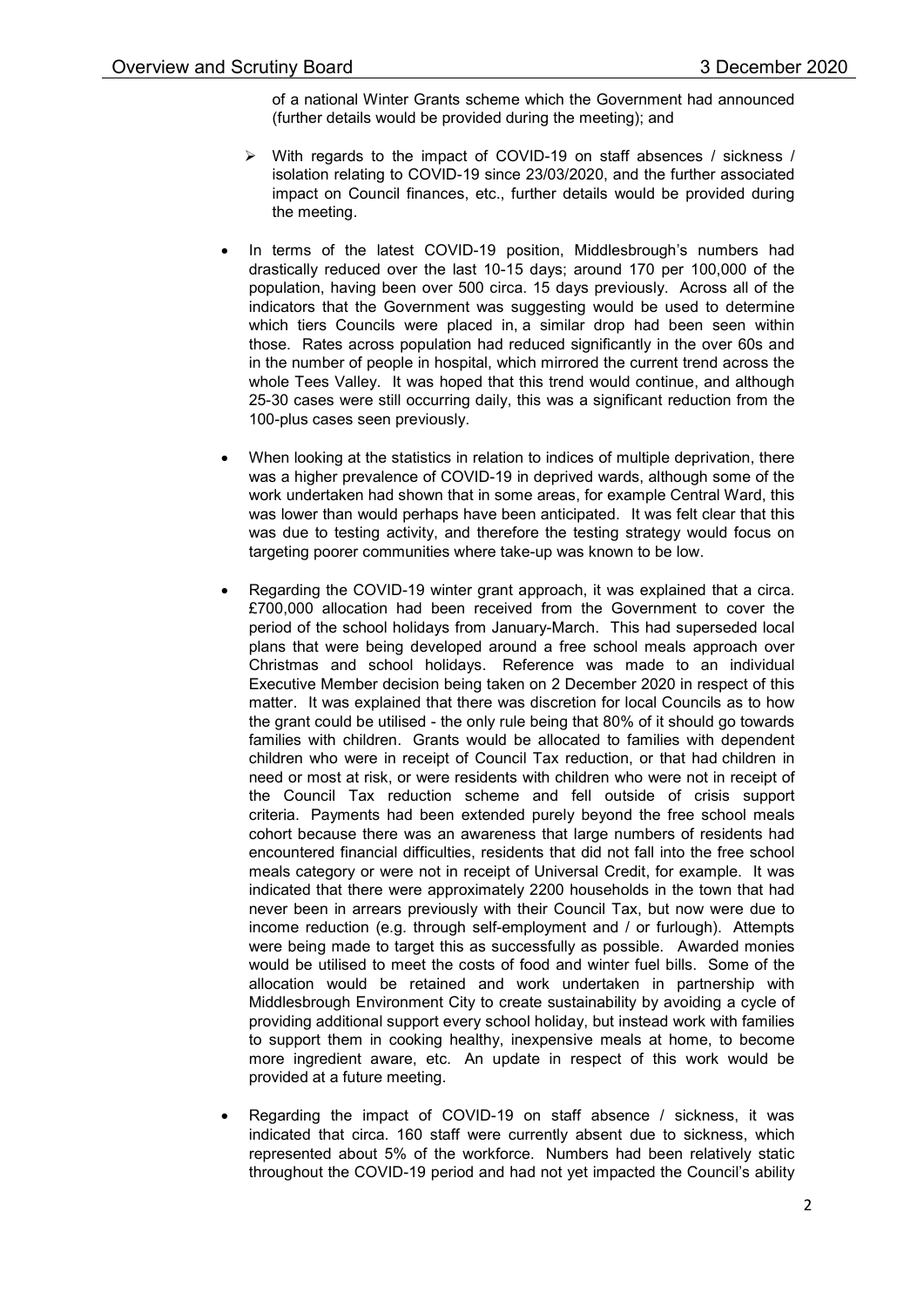to deliver services to the public. Overall, this equated to 7.7% of working days that had been lost to COVID-19. At the beginning of the first lockdown in March 2020, COVID-19 accounted for circa. 25% of all sickness; as the first-wave eased, staff sickness also eased. This figure currently stood at just under 20% of all staff. In terms of the number of staff currently shielding, either due to being part of the clinically extremely vulnerable cohort or being asked to self-isolate, there were 350 at the start of the first lockdown, which reduced down to 150 by the end of that period. Currently, circa. 150 staff were either self-isolating or shielding, the vast majority of which were able to continue working from home. There was circa. 1400 employees logged onto the Council's system at any one point in time, therefore being in isolation did not necessarily affect someone's ability to undertake their work.

 In terms of COVID-19 sickness as a proportion of all sickness, it was reiterated that the Council had not yet reached a point whereby the ability to deliver services had been impacted. There had been some issues experienced around refuse collection, but because there was an agile workforce in place, some staff had been moved from Area Care into that area to ensure that refuse could still be collected. Pre and post-COVID-19 productivity levels, overall, had remained the same throughout the period.

Following the update, Members were afforded the opportunity to ask questions of both the Chief Executive and the Director of Public Health. The following issues were raised:

- A Member queried whether the declining number of cases could be attributed to anything in particular. In response, it was explained that this was exceptionally difficult; the Council had done all it could to promote COVID-19 safe practices to reduce cases, but this was being undertaken at a time when cases were also increasing. It was felt that a lot of it was a consequence of nature.
- A Member made reference to the grant payments and queried how this would be distributed, i.e. would funding need to be applied for. In response, it was explained that the cohort had been identified. There would be an application process for those perhaps missed, but there was an awareness that, in respect of the 2200 households mentioned previously who had never needed to claim before, there may be some resistance to do so. In terms of the process for those individuals identified, a code would be sent to a mobile phone to enable the recipient to visit a shop and obtain a cash amount. It was felt that this afforded residents increased dignity and offered greater choice as to what the money was spent on – i.e. food, heating or water.
- A Member commented on the reduction in the rate of infection and acknowledged the work of both the Council and the public in helping to achieve this, with everyone working together.
- A Member queried whether Middlesbrough's figures were currently lower than before entering the second lockdown. In response, it was indicated that this was the case, with the current figures being at their lowest since the end of September 2020. Clarification was sought regarding the tier system, as Middlesbrough was in tier 2 at that time, but was now entering tier 3. In response, it was explained that Middlesbrough was in tier 2, but destined for tier 3. Discussion had been taking place at that time with the Government in terms of moving the Tees Valley into tier 3, but this was superseded by the national lockdown. The outcome of a review was expected on or before 16 December 2020, which would determine which tier Middlesbrough would be in beyond then. It was explained that, given the rates across the town, officials were arguing the case for tier 2, particularly in relation to the number of people in hospital, in critical care, prevalence amongst the over 60s etc. However, the issue was that the benchmark figure was unknown; rates were a third of what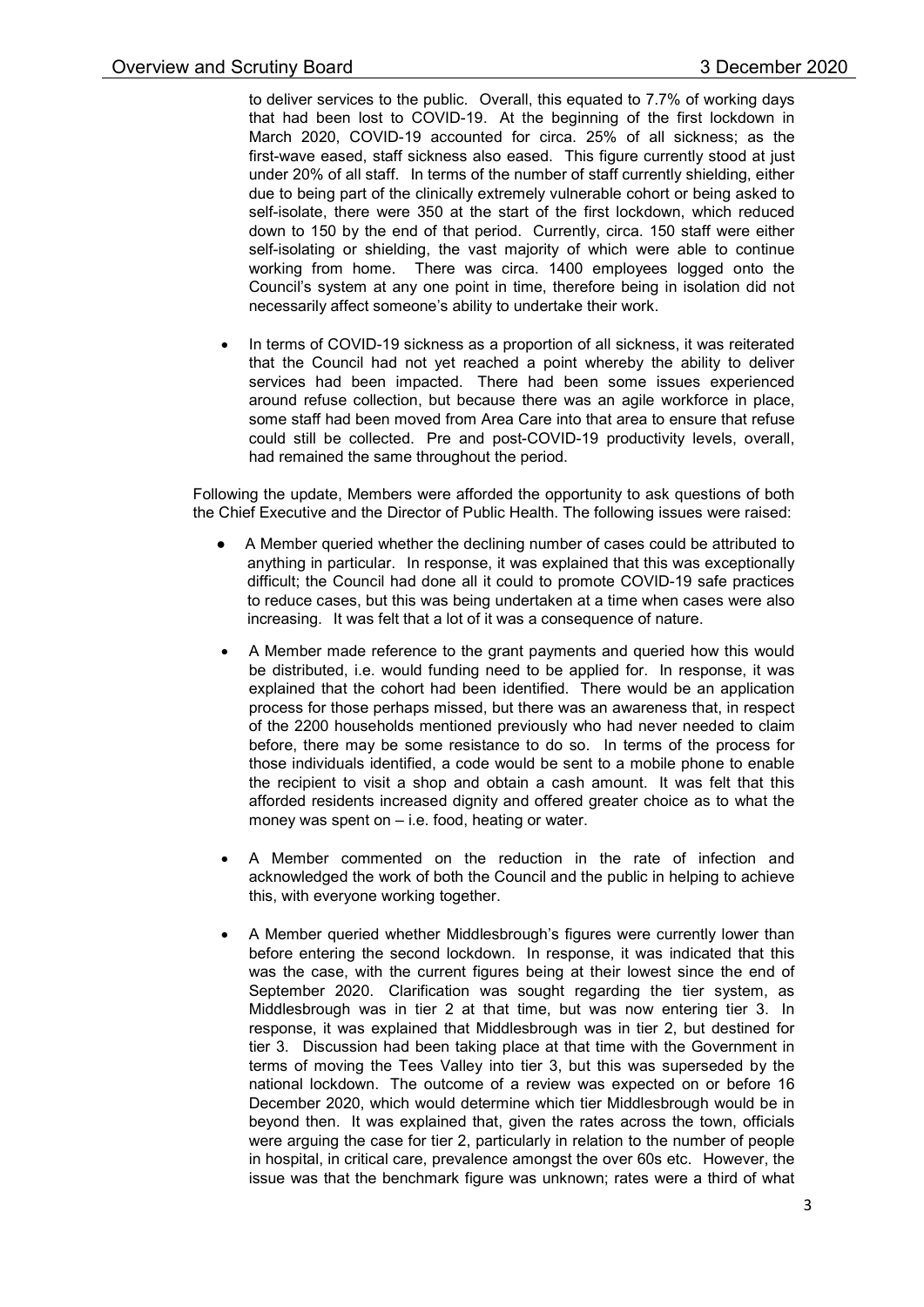they were previously, but four or five months ago, the rate of 20 per 100,000 was considered high (Middlesbrough was currently at 170 per 100,000). It was felt likely that it would depend how other areas were performing and where Middlesbrough sat in the 'league table', but work and the argument for tier 2 would continue.

- A Member made reference to the vaccination programme and the map that had been released earlier on in the day in respect of where people would need to attend in order to be vaccinated. It appeared that the closest facility serving Middlesbrough's residents would be located in Newcastle; a query was raised as to whether Middlesbrough Council and its Public Health teams would be lobbying in order to attain more localised provision. In response, it was commented that many people in Middlesbrough and other areas would be unable to travel that journey, either for health or financial reasons. For example, over one third of people in the Tees Valley did not own their own vehicle, and therefore the Council would be lobbying. Officials' assessment was that this was the first wave rollout of the vaccination and as the programme developed (with rollout to Community vaccination, etc.), local vaccination provision would be a necessity or it would not work, and therefore this would be discussed as the vaccination programme developed. Members would be updated on the progress made around this in due course. A Member commented that vaccination provision for the North East would be made from a Hub in Newcastle.
- A Member made reference to the BAME Community and individuals being at a higher risk from COVID-19, and queried whether there would be a priority for vaccination. In response, it was explained that this was currently unknown. At present, work was taking place with Central Government to develop a testing strategy for Middlesbrough, which was more advanced than the vaccinations strategy (that level of detail had not yet been reached). It was envisaged that the local vaccination programme would follow a similar route to the testing programme, where concentration would be on those delivering critical tasks such as care and those wishing to visit relatives, and then proceed onto more vulnerable groups (whether that be due to ethnicity, disability or where they lived). A programme would be developed locally; it was hoped that further information would be attained in the near future.
- A Member made reference to Middlesbrough Environment City and commended the work being undertaken. It was hoped that a previous scheme revolving around the provision of slow cookers and cookbooks in deprived communities would be repeated.

The Chair thanked the Chief Executive for his attendance and contribution to the meeting.

## NOTED

#### EXECUTIVE MEMBER UPDATE: EXECUTIVE MEMBER FOR ENVIRONMENT

The Executive Member for Environment, Councillor D McCabe, was in attendance at the meeting to update the Board on his aims and aspirations, progress made to date, and to highlight any emerging issues relating to his portfolio. The Director of Environment and Commercial Services was also in attendance at the meeting.

Prior to the delivery of the Executive Member's update, the Chair informed the Board that two call-ins had been accepted in respect of fortnightly bin collections, which would be considered at a separate meeting of the Board on 18 December 2020. Discussion of fortnightly bin collections was therefore restricted at this meeting.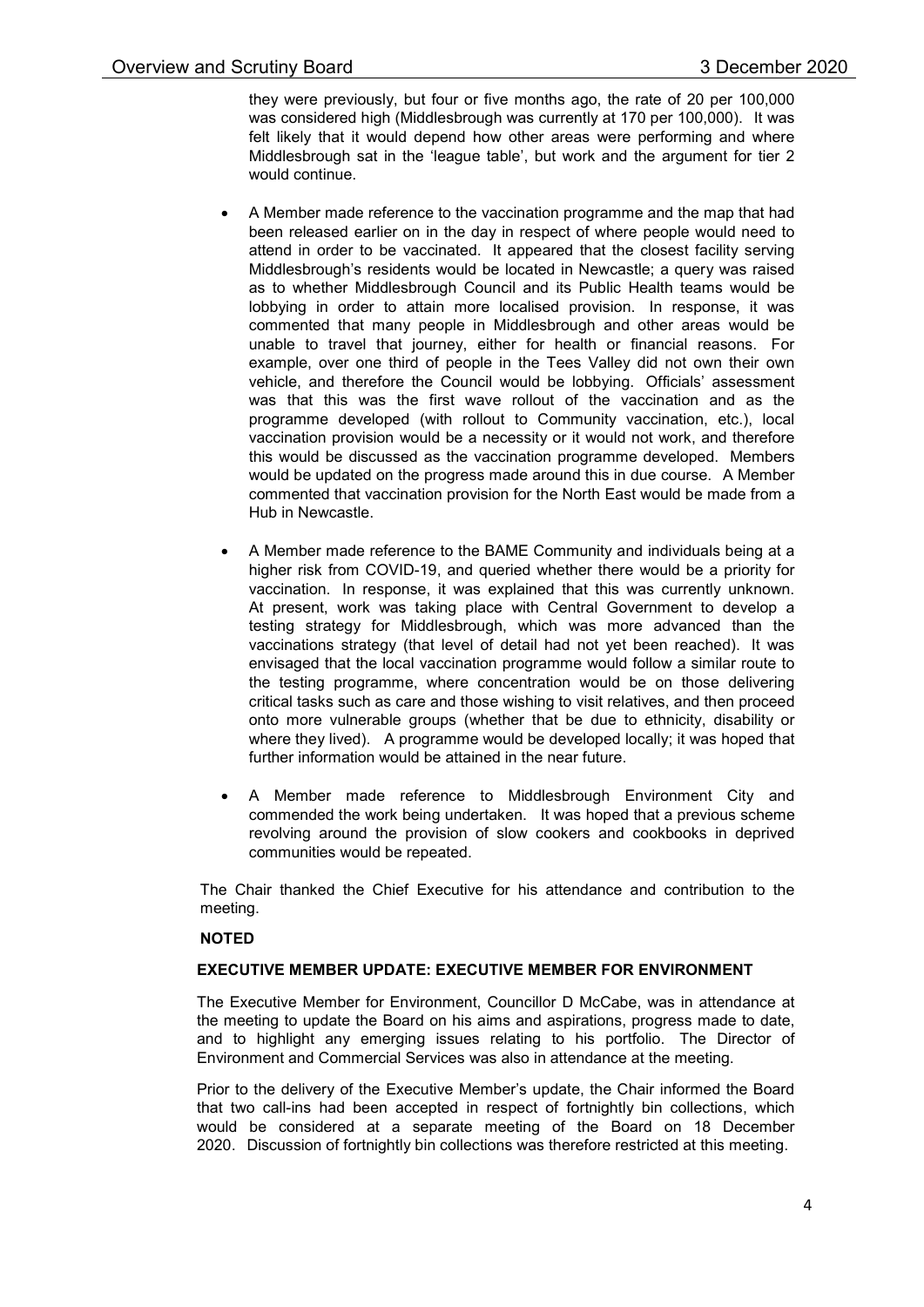The Executive Member made the following points as part of his update to the Board:

- Green Strategy it was explained that the Council had set out to reduce its carbon emissions to net zero by 2029, and by 2039 for the town as a whole, which was well ahead of the Government's target of 2050. The Green Strategy was based on the ten One Planet Living principles, which were highlighted to Members. The updates, aims and objectives of the Green Strategy were outlined to the Board; it was explained that all Heads of Service had been involved in establishing working groups, each allocated one of the ten principles, to deliver an overarching strategy with partners, businesses and citizens. Accredited training in respect of the Green Strategy and green issues would be provided to all Heads of Service by Northumbria University. This was an ongoing piece of work; the strategy was expected to be completed in early 2021.
- Trees in order to increase tree cover to the national average of 16%, the Council was committed to planting 15,000 trees by 2021 (tree cover was currently 11.8%). Certain parts of Middlesbrough, such as in suburbs, had good leaf cover, but this needed to be increased in order to achieve the environmental benefits that it offered, such as clean air and biodiversity. In 2019/2020, 620 mature trees and 1,550 whips were planted. In the current year, 960 standard mature trees and 12,750 whips were being planted. Varieties included English Oak, Silver Birth and Lime. Community planting would commence from this month onwards in partnership with Middlesbrough Environment City.
- Wild Flower Areas new areas, such as roundabouts and roadsides, were installed in October 2020 (as the spring window had been missed due to COVID-19). This equated to approximately 30,000 square metres. Significant work with Thirteen Group had been undertaken to achieve this. It was explained that wild flowers not only enhanced the visual appearance of the town, but would also develop into wildlife havens across Middlesbrough (which provided further environmental benefits, such as cleaner air).
- Teesaurus Park / Dino Park due to wildlife habits and rare orchids being discovered on the site, previous plans to develop this area for use as an amphitheatre had been discarded. Following further consideration, a volunteer group of Community Champions had been given permission to paint the dinosaurs: the Council and two local companies had supplied paint for this purpose. During this process, footfall at the site had increased exponentially, with visitors coming from as far as Newcastle and York, who had learnt of the site and work being undertaken via social media. The Community Champions had cleared the area and continued to litter pick on a regular basis; paintwork had also been completed. An action team had been established, with further proposals being made for the area. This included the installation of new pathways and lighting, information boards regarding the different species of dinosaurs on the site, potential provision of catering facilities, and new play equipment. In terms of the lighting, local companies had been approached for sponsorship. There were nature walks available in the area and it was hoped that these would be further explored by visitors through this development work. Work was ongoing; Members would be updated accordingly.
- Urban Farm work was moving forward with the Camphill Trust to introduce an Urban Farm in Middlesbrough. Planning Permission had been applied for and it was expected that the farm would begin to take shape in spring / summer 2021. Reference was made to COVID-19 and the impact that this had had on timescales affecting such projects, but it was hoped that progress would be made soon.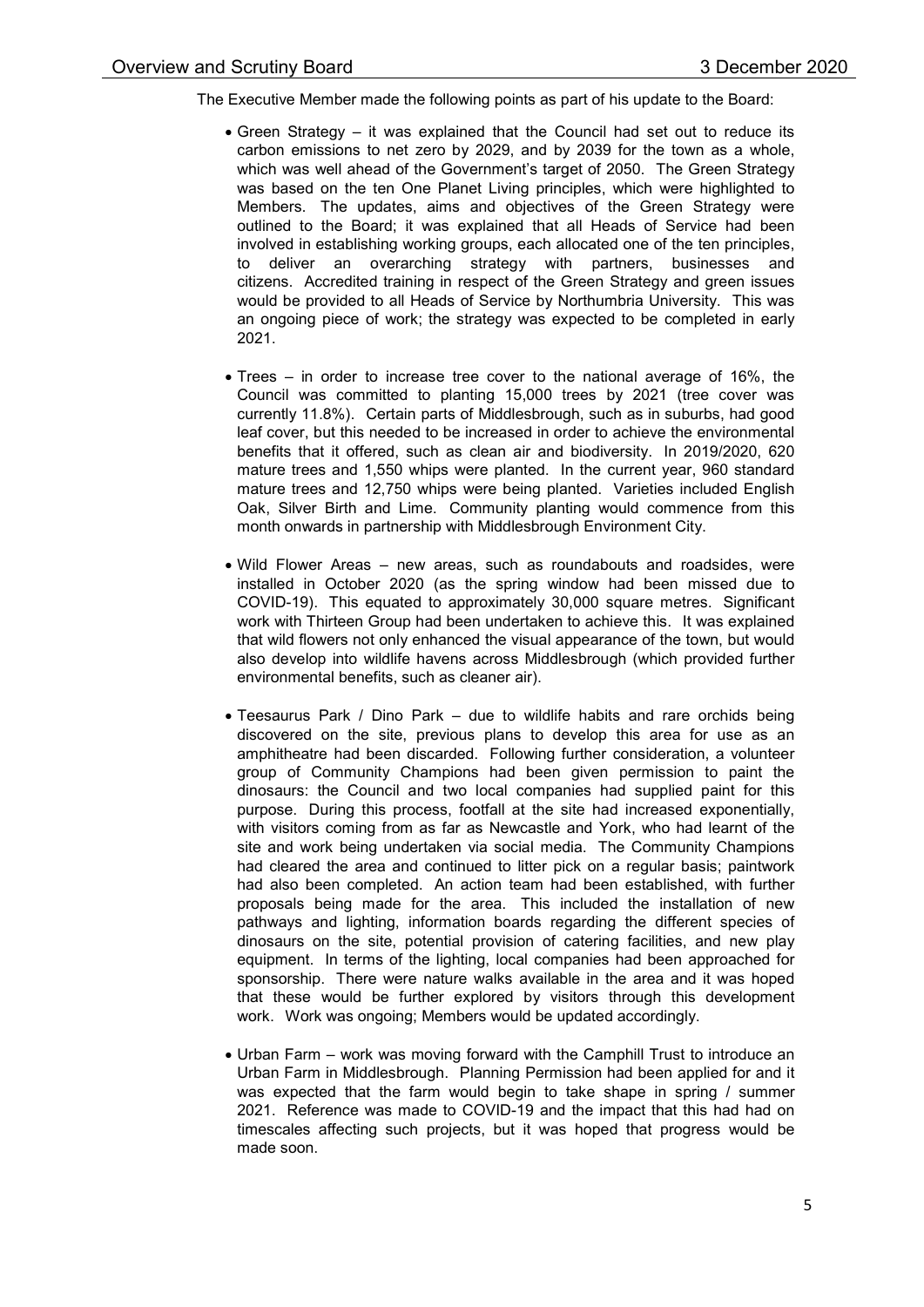- Lower Ormesby Nature Reserve this was a proposal for a new nature reserve to the junction of North Ormesby / Shepherdson Way and the A66. There was a rich biodiversity with a habit of grassland, reed bed and stream margins (Ormesby Beck) with 170 plant species recorded, including three species of orchid. 45 bird species had been seen / heard on the site, and 13 species of butterfly were to be found (including the increasingly rare Dingy Skipper Butterfly, which was a UK Biodiversity Action Plan Priority Species). Planning Permission had been applied for, which would be subject to assets. This could be developed into a commercial area, but in light of the biodiversity on site, it was felt that it should be removed from the Council's Asset Register and developed into a nature reserve (which would be within walking distance of the Town Centre). A report would be considered in respect of this by the Executive in the near future.
- Pothole Purge and Enhanced Highways Maintenance the pothole purge was now almost complete, with excellent work being undertaken. The final Ward to be tended to (i.e. Trimdon Ward) was currently being addressed. Members were asked to report any areas that had been missed to the Executive Member, who would endeavour to have these addressed as soon as possible. In addition, as part of the pothole programme, an intervention programme of works was also in operation throughout the town. It was explained that road surfaces tended to break down during the winter months, with potholes then appearing. It was reiterated to Members that if any remedial works were required during this time, to please contact the Executive Member, or alternatively raise the matter via the Onestop system.

Following the update, Members were afforded the opportunity to ask questions and the following issues were raised:

- A Member referred to bins and Thirteen Group properties and explained that when properties where voided, bins were left in place and occasionally stolen / set alight. It was felt that the bins needed to be removed from empty premises until the next residents moved in. In response, the Executive Member advised that he would liaise with Thirteen Group in respect of the comments made.
- Following enquiries from two Members in relation to potholes / road resurfacing works, it was agreed that further information around projected completion dates regarding the A172 Stokesley Road (Parkway to Southern Cross), and Acklam Road and Hall Drive, would be obtained and forwarded to the respective Members.
- A Member referred to wildflower seeds and requested that all Councillors be made aware of the availability of these, either for collection from Middlesbrough Environment City or for distribution directly to them.
- Regarding the preservation of trees in relation to new housing developments, it was requested that Environment Services liaise with the Planning department to ensure that as many mature trees and hedgerows as possible could be preserved (e.g. through the issuing of Tree Preservation Orders) when new developments were approved.
- In respect of environmental enforcement, Members requested that statistics be provided to the Board in relation to: a) the number of people prosecuted, warned or fined for fly tipping activity, and b) the current wait times for both paid for and free collections. In relation to current and previous policy, comparator statistics to illustrate whether the wait times for the collection of bulky waste had increased or decreased since the change in policy were also requested.